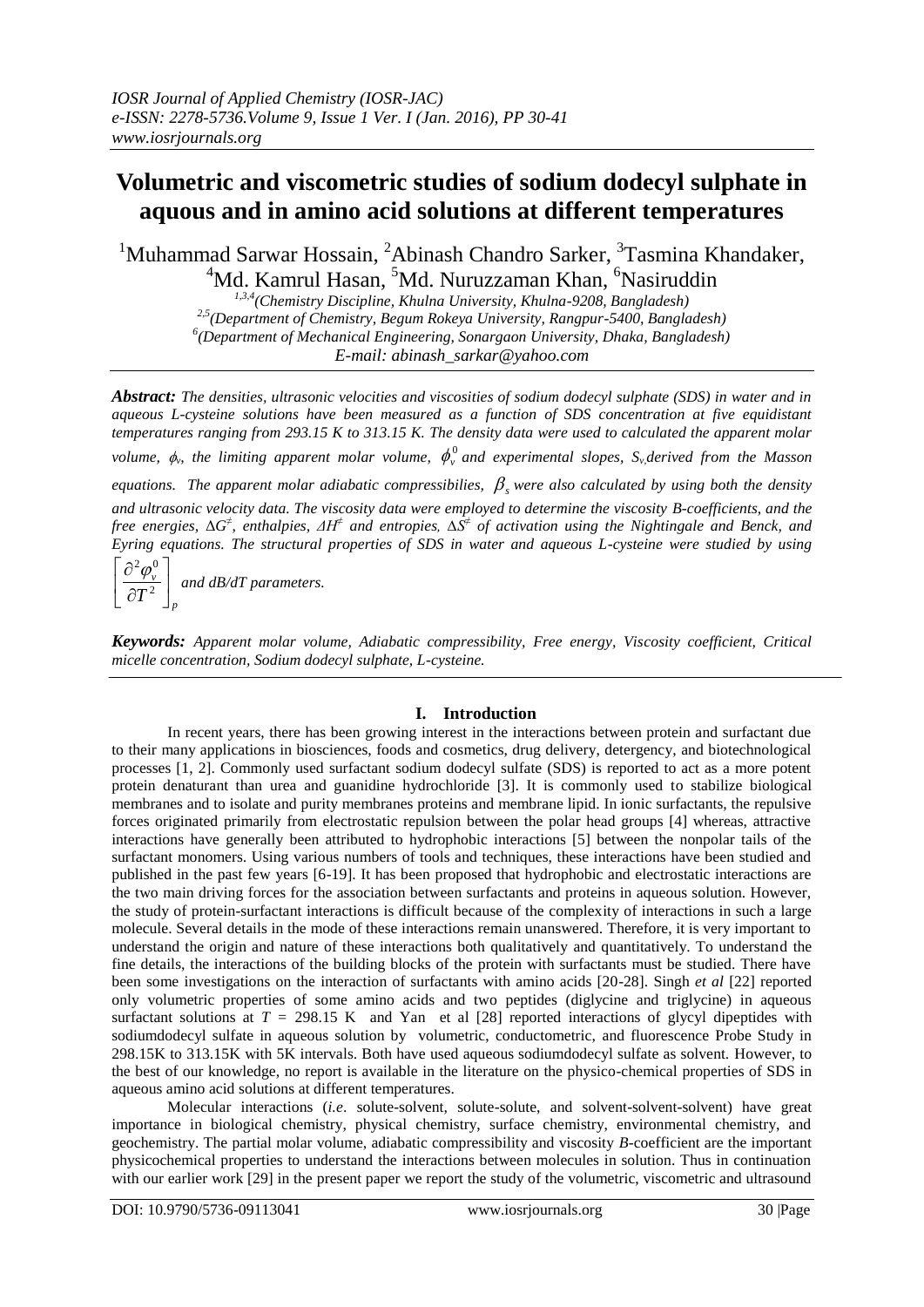behavior of sodium dodecyl sulfate in water and in 0.1m L-cysteine. Using these data, infinite-dilution apparent molar volumes, Heplar constant, viscosity *B*-coefficients, and activation free-energy parameters are also calculated. Results are discussed in terms of the structural hydration interaction model and the transition-state theory.

## **II. Experimental**

The Surfactant used in this study was sodium dodecyl sulphate (SDS),  $C_{12}H_{25}SO_4$ Na (SDS) (purity. Mass fraction ≥0.98) and the amino acid was L-cysteine (purity. Mass fraction ≥0.99). Both of them were procured from Fluka Chemical Company, Switzerland. Supplied distilled water was redistilled and deionized by passing through two ion exchange columns. The deionized water was distilled again in alkaline KMnO<sub>4</sub> medium and used for preparation of solution. Conductivity of this water was found to be about 1.00  $\mu$ S.

The conductivity measurements were carried out on a Laboratory Conductivity Meter (Model 4310 Jenway). The estimated values of critical micellar concentrations for SDS are  $8.2 \times 10^{-3}$ ,  $8.3 \times 10^{-3}$ ,  $8.7 \times 10^{-3}$ , 9.0 $\times$ 10<sup>-3</sup>, 9.3 $\times$ 10<sup>-3</sup> mol<sup>t</sup>kg<sup>-1</sup> at *T* = (303.15, 308.15, 313.15, 318.15, 323,15 K) respectively and agrees with the reported values [30]. The CMC (critical micelle concentration) is determined by extrapolating the molar conductivity data in the premicellar region to intersect with a straight line drawn through the data in the postmicellar region. The molar conductivity decreases with increasing SDS concentration and show a sharp break in its value where micelle starts to form and is determined by extrapolating the molar conductivity data in the premicellar region to intersect with a straight line drawn through the data in the postmicellar region.

An electric balance with an accuracy of  $\pm$  0.0001 g was used for weighing. The flow time of solutions was recorded by an electronic stopwatch capable of reading up to 0.01 second. A constant temperature water thermostat was used for the measurements of viscosity of solution. The temperature of the thermostat was maintained constant to an accuracy of  $\pm$  0.1 K. The density meter (DMA-5000, Anton Paar, Austria) and the Cannon-Fenske Routine viscometer were used for the measurements of density and viscosity respectively.

The densities of binary mixtures  $(SDS + water)$  and L-cysteine + water) and ternary mixtures  $(SDS + L$ cysteine + water) were measured using high-precision vibrating tube digital density meter (DMA-5000, Anton, Paar, Austria). The DMA-5000 density measuring cell consists of a U-shaped oscillator glass cylinder. The temperature of the sample tube is controlled to  $\pm$  0.001 K and the accuracy in the density measurement was  $\pm$ 5⋅10<sup>-5</sup> g⋅cm<sup>-3</sup>. The apparatus was calibrated once a day with double-distilled water (deionized and degassed) and dry air for the temperature range investigated. Triplicate measurements were performed for each sample at each mentioned temperature. Density measurements were made on solutions of SDS in water, L-cysteine in water and also SDS in 0.1 mol kg<sup>-1</sup> aqueous L-cysteine at five equidistant temperatures ranging from 293.15 K to 313.15 K.

An A-type Ostwald viscometer previously calibrated with redistilled water was used to measure the viscosities. An electronic digital stopwatch with an uncertainty of  $\pm 0.01$  s was used for flow time measurements. A transparent glass walled thermostatic water bath was used, and the uncertainty in the temperature during the measurements was  $\pm 0.05$  K. From the measurement of the time of fall, the viscosity coefficient,  $\eta$  was calculated by using the Poiseuille's equation,

$$
\eta = A \rho t \tag{1}
$$

where  $A = \pi r^4 h g/8$ *lV* is the viscometer constant at a particular temperature determined by measuring the efflux time of water. The uncertainty of  $\eta$  in the present experiments was less than  $2\times10^{-4}$  mPa.s. For all of the mixture compositions and the pure solvents, triplicate measurements were performed, and the average of these values was considered in all calculations.

### **III. Result and Discussion**

The density data measured for L-cysteine in water and aqueous SDS solution at *T =* (293.15, 303.15, 308.15, and 313.15) *K* are listed in Table 1. The apparent molar volumes  $(\varphi$ <sub>v</sub>) were calculated from solution densities, $\rho$ , using the following equation

$$
\varphi_{v} = \left[ \frac{M}{\rho} - \frac{10^3 (\rho - \rho_0)}{m \rho \rho_0} \right]
$$
\n(2)

Where  $\rho_0$ , *M* and *m* are the density of pure solvent, the molar mass of the solute, the molality of the solution in mol·kg<sup>-1</sup>. The variation of apparent molar volumes of SDS in aqueous solutions and in 0.1m aqueous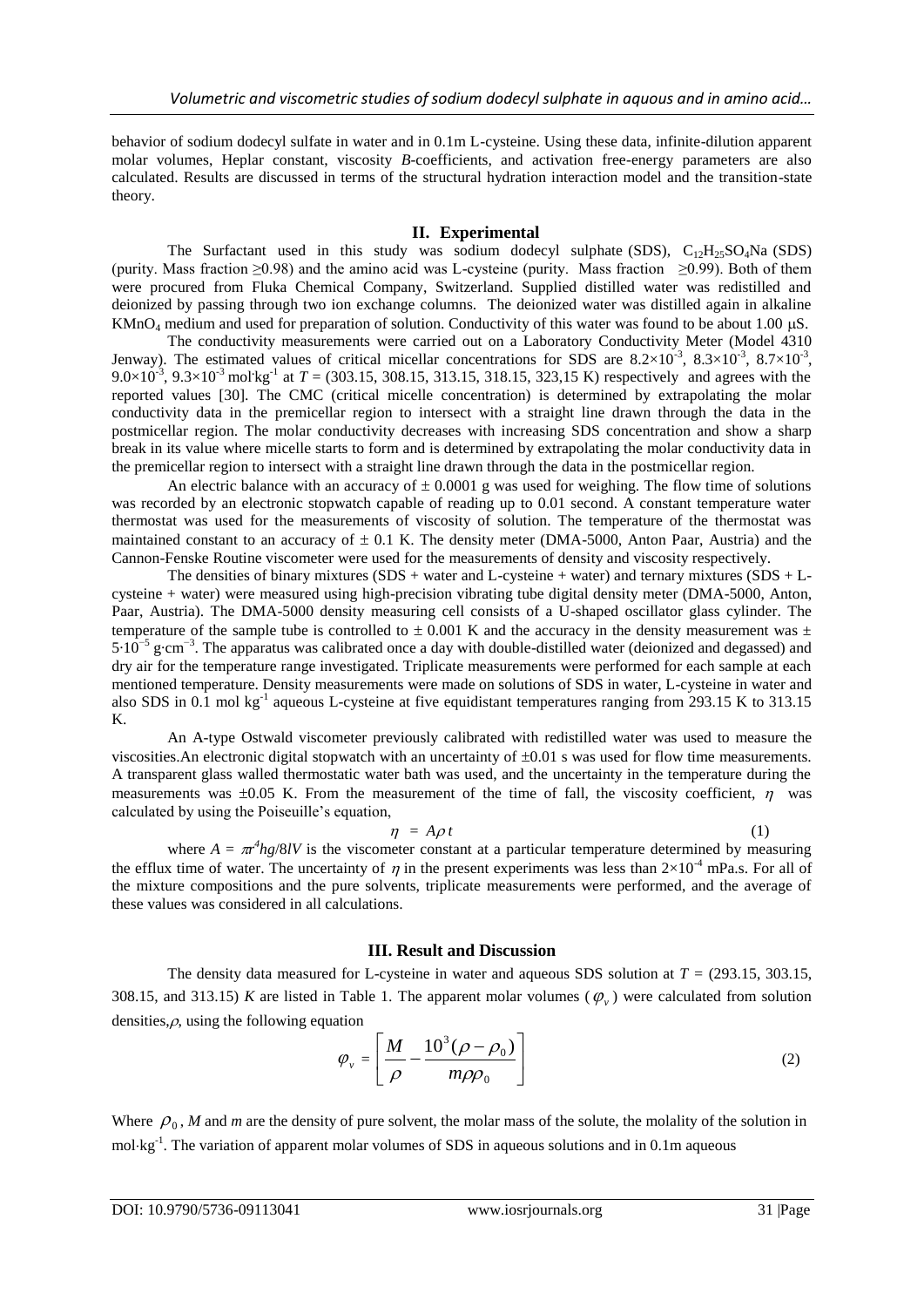| $m$ /mol·<br>$\rm kg^{\text{-}1}$ | Density, $\rho$ /kg m <sup>-3</sup> ·10 <sup>3</sup> |                      |                      |                                         |                      | Apparent molal volume, $\varphi_v/m^3 \text{·mol}^{-1} \cdot 10^6$ |                  |                  |                  |                  |
|-----------------------------------|------------------------------------------------------|----------------------|----------------------|-----------------------------------------|----------------------|--------------------------------------------------------------------|------------------|------------------|------------------|------------------|
|                                   | 293.15 K                                             | 298.15 K             | 303.15 K             | 308.15 K                                | 313.15 K             | 293.15<br>K                                                        | 298.15<br>K      | 303.15<br>K      | 308.15<br>K      | 313.15<br>K      |
|                                   |                                                      |                      |                      |                                         | L-cysteine in water  |                                                                    |                  |                  |                  |                  |
| 0.0500                            | 1.000582                                             | 0.999400             | 0.997978             | 0.996347                                | 0.994518             | 73.26                                                              | 73.67            | 74.08            | 74.42            | 74.74            |
| 0.0990                            | 1.002905                                             | 1.001705             | 1.000266             | 0.998620                                | 0.996778             | 73.30                                                              | 73.71            | 74.10            | 74.45            | 74.77            |
| 0.1496                            | 1.005280                                             | 1.004061             | 1.002605             | 1.000944                                | 0.999089             | 73.33                                                              | 73.74            | 74.13            | 74.48            | 74.79            |
| 0.1999                            | 1.007622                                             | 1.006386             | 1.004913             | 1.003236                                | 1.001370             | 73.37                                                              | 73.77            | 74.15            | 74.51            | 74.81            |
| 0.2499                            | 1.009928                                             | 1.008673             | 1.007183             | 1.005493                                | 1.003614             | 73.40                                                              | 73.80            | 74.19            | 74.53            | 74.84            |
| 0.2983                            | 1.012143                                             | 1.010869             | 1.009365             | 1.007661                                | 1.005770             | 73.43                                                              | 73.83            | 74.21            | 74.56            | 74.87            |
| 0.3500                            | 1.014486                                             | 1.013197             | 1.011673             | 1.009957                                | 1.008055             | 73.46                                                              | 73.86            | 74.25            | 74.58            | 74.89            |
| 0.3982                            | 1.016655                                             | 1.015350             | 1.013811             | 1.012082                                | 1.010168             | 73.49                                                              | 73.89            | 74.27            | 74.61            | 74.91            |
|                                   |                                                      |                      |                      |                                         | SDS in water         |                                                                    |                  |                  |                  |                  |
| 0.0003                            | 0.998209                                             | 0.997045             | 0.995644             | 0.994026                                | 0.992210             | 227.66                                                             | 231.26           | 231.51           | 235.22           | 235.55           |
| 0.0005                            | 0.998221                                             | 0.997057             | 0.995655             | 0.994037                                | 0.992220             | 229.04                                                             | 231.23           | 233.48           | 235.78           | 238.14           |
| 0.0020                            | 0.998310                                             | 0.997144             | 0.995740             | 0.994120                                | 0.992299             | 228.95                                                             | 230.66           | 232.42           | 234.23           | 237.11           |
| 0.0040                            | 0.998425                                             | 0.997255             | 0.995848             | 0.994224                                | 0.992402             | 230.21                                                             | 232.17           | 233.93           | 235.99           | 237.84           |
| 0.0060                            | 0.998538                                             | 0.997365             | 0.995955             | 0.994327                                | 0.992500             | 230.77                                                             | 232.65           | 234.41           | 236.56           | 238.76           |
| 0.0080                            | 0.998647                                             | 0.997472             | 0.996058             | 0.994429                                | 0.992601             | 231.55                                                             | 233.27           | 235.16           | 236.98           | 238.84           |
| 0.0100                            | 0.998750                                             | 0.997569             | 0.996155             | 0.994524                                | 0.992696             | 232.42                                                             | 234.45           | 236.02           | 237.74           | 239.31           |
| 0.0120                            | 0.998851                                             | 0.997670             | 0.996252             | 0.994619                                | 0.992789             | 233.51                                                             | 235.23           | 236.92           | 238.57           | 240.10           |
| 0.0140                            | 0.998949                                             | 0.997768             | 0.996348             | 0.994715                                | 0.992884             | 234.42                                                             | 235.92           | 237.55           | 239.01           | 240.45           |
| 0.0160                            | 0.999048                                             | 0.997867             | 0.996441             | 0.994806                                | 0.992975             | 234.95                                                             | 236.30           | 238.14           | 239.58           | 240.88           |
| 0.0180                            | 0.999145                                             | 0.997957             | 0.996536             | 0.994898                                | 0.993061             | 235.54                                                             | 237.15           | 238.53           | 240.02           | 241.56           |
| 0.0200                            | 0.999237                                             | 0.998048             | 0.996624             | 0.994988                                | 0.993153             | 236.16                                                             | 237.69           | 239.11           | 240.39           | 241.70           |
| 0.0220                            | 0.999338                                             | 0.998142             | 0.996718             | 0.995076                                | 0.993239             | 236.29                                                             | 238.02           | 239.34           | 240.80           | 242.13           |
| 0.0240                            | 0.999426                                             | 0.998232             | 0.996807             | 0.995164                                | 0.993323             | 236.94                                                             | 238.46           | 239.74           | 241.15           | 242.57           |
|                                   |                                                      |                      |                      | SDS in 0.1 m aqueous L-cystene solution |                      |                                                                    |                  |                  |                  |                  |
| 0.0003                            | 1.002972                                             | 1.001769             | 1.000334             | 0.998687                                | 0.996845             | 222.06                                                             | 222.93           | 224.17           | 224.09           | 225.75           |
| 0.0005                            | 1.002983                                             | 1.001780             | 1.000344             | 0.998697                                | 0.996855             | 228.20                                                             | 229.39           | 230.23           | 231.11           | 231.84           |
| 0.0020                            | 1.003081                                             | 1.001876             | 1.000441             | 0.998791                                | 0.996946             | 223.66                                                             | 224.85           | 225.08           | 226.86           | 228.68           |
| 0.0040                            | 1.003201                                             | 1.001994             | 1.000553             | 0.998899                                | 0.997049             | 226.15                                                             | 227.34           | 229.07           | 231.10           | 233.42           |
| 0.0060                            | 1.003293                                             | 1.002079             | 1.000634             | 0.998979                                | 0.997129             | 231.08                                                             | 233.12           | 235.05           | 236.69           | 238.37           |
| 0.0080                            | 1.003411                                             | 1.002196             | 1.000745             | 0.999089                                | 0.997238             | 230.36                                                             | 232.07           | 234.33           | 235.76           | 237.23           |
| 0.0100                            | 1.003498                                             | 1.002284             | 1.000838             | 0.999180                                | 0.997332             | 233.24                                                             | 234.56           | 235.92           | 237.32           | 238.27           |
| 0.0120                            | 1.003597                                             | 1.002381             | 1.000933             | 0.999272                                | 0.997416             | 233.82                                                             | 235.12           | 236.47           | 237.95           | 239.48           |
| 0.0140                            | 1.003697                                             | 1.002478             | 1.001027             | 0.999365                                | 0.997507             | 234.47                                                             | 235.84           | 237.25           | 238.63           | 240.13           |
| 0.0160                            | 1.003793                                             | 1.002572             | 1.001118             | 0.999454                                | 0.997594             | 235.12                                                             | 236.47           | 237.92           | 239.30           | 240.79           |
| 0.0180<br>0.0199                  | 1.003886<br>1.003973                                 | 1.002663<br>1.002747 | 1.001206<br>1.001289 | 0.999540<br>0.999619                    | 0.997679<br>0.997757 | 235.77<br>236.36                                                   | 237.10<br>237.74 | 238.59<br>239.17 | 239.97<br>240.65 | 241.39<br>242.02 |
| 0.0220                            | 1.004055                                             | 1.002827             | 1.001365             | 0.999695                                | 0.997830             | 237.47                                                             | 238.83           | 240.33           | 241.70           | 243.12           |
| 0.0239                            | 1.004153                                             | 1.002917             | 1.001455             | 0.999782                                | 0.997914             | 237.41                                                             | 239.01           | 240.42           | 241.83           | 243.29           |

Table 1. Concentration dependence of densities (*ρ*) and apparent molar volumes ( $\varphi$ , ) for L-cysteine, SDS and SDS in 0.1 m aqueous L-cysteine solutions at 293.15 K, 298.15 K, 303.15 K, 308.15 K, and 313.15 K.

Table 2. Limiting apparent molar volumes  $(\varphi_{v}^{0})$  and experimental slopes  $(S_{v})$  for SDS + water, Lcysteine+water and SDS + 0.1 m aqueous L-cysteine solutions at different temperatures.

| Compound                   | T/K    | $\varphi_{v}^{0}$ /m <sup>3</sup> ·mol <sup>-1</sup> ·10 <sup>6</sup> | $S_{\nu}/m^3$ · mol <sup>-1</sup> ·10 <sup>-6</sup> | $(\partial^2 \varphi_v^0/\partial T^2)_p$ |
|----------------------------|--------|-----------------------------------------------------------------------|-----------------------------------------------------|-------------------------------------------|
|                            |        |                                                                       | Pre-micellar region                                 |                                           |
|                            | 293.15 | $227.15(\pm 0.3844)$                                                  | 49.55 $(\pm 5.8001)$                                |                                           |
| $SDS + Water$              | 298.15 | $230.07 \ (\pm 0.5528)$                                               | 36.68 $(\pm 8.3410)$                                |                                           |
|                            | 303.15 | $231.28 \ (\pm 0.6102)$                                               | 43.43 $(\pm 9.2072)$                                | $-0.002$                                  |
|                            | 308.15 | 234.40 $(\pm 0.6541)$                                                 | $28.35 \ (\pm 9.8702)$                              |                                           |
|                            | 313.15 | 236.01 $(\pm 0.6739)$                                                 | 32.48 $(\pm 10.168)$                                |                                           |
| DOI: 10.9790/5736-09113041 |        |                                                                       | www.iosrjournals.org                                | 32 Page                                   |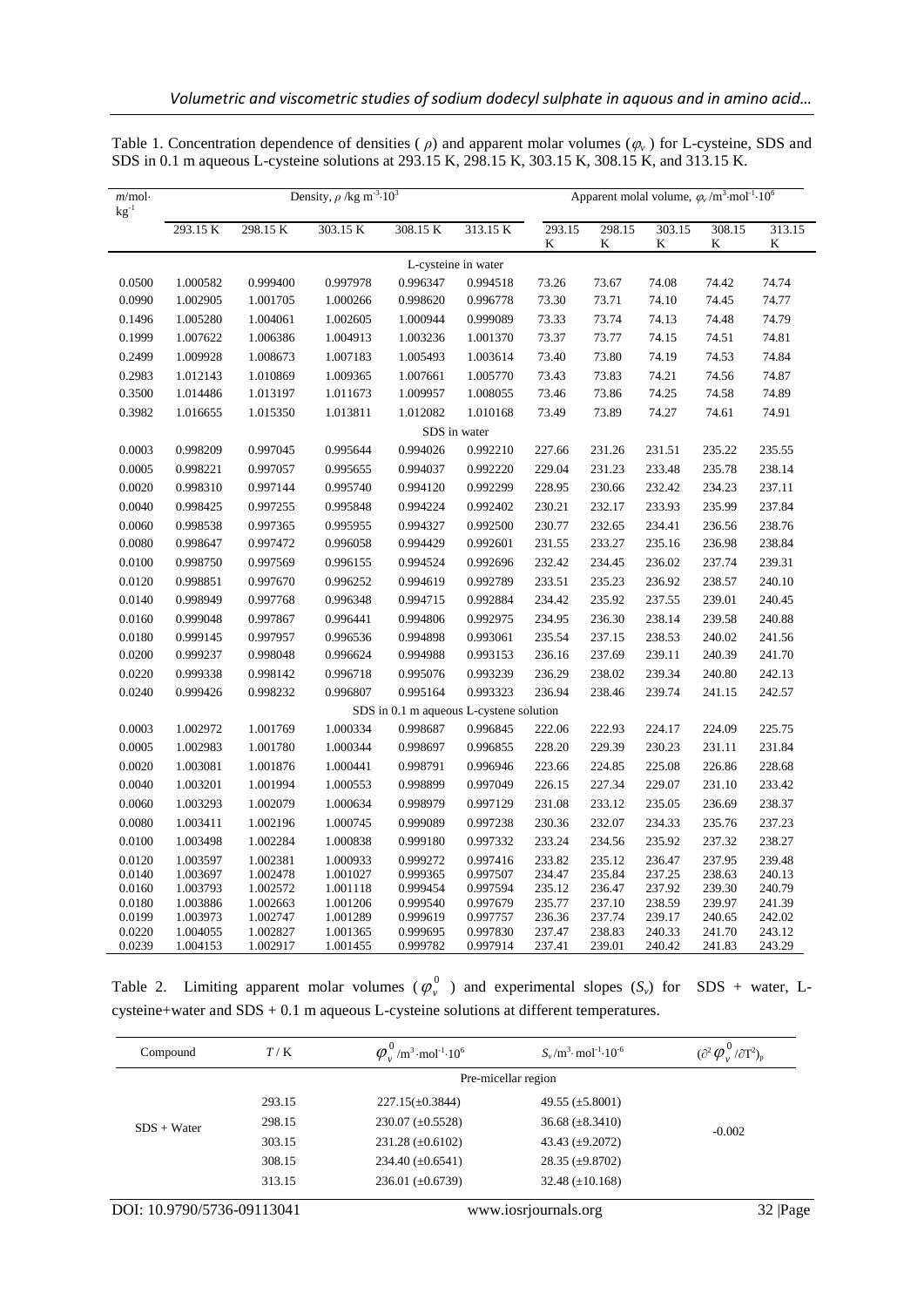|                   |        |                                    | Post-micellar region    |           |
|-------------------|--------|------------------------------------|-------------------------|-----------|
|                   | 293.15 | $225.73 \ (\pm 0.5065)$            | 72.53 $(\pm 3.7754)$    | $-0.0014$ |
|                   | 298.15 | $227.30 \ (\pm 0.3960)$            | 72.48 $(\pm 2.9519)$    |           |
|                   | 303.15 | $230.22 \ (\pm 0.3036)$            | 61.89 $(\pm 2.2632)$    |           |
|                   | 308.15 | $232.27 \ (\pm 0.1290)$            | 57.49 $(\pm 0.9617)$    |           |
|                   | 313.15 | 234.04 $(\pm 0.3524)$              | 54.79 $(\pm 2.6270)$    |           |
|                   | 293.15 | 73.12 $(\pm 0.0144)$               | $0.57 (\pm 0.0305)$     |           |
|                   | 298.15 | 73.54 $(\pm 0.0136)$               | $0.53 \ (\pm 0.0287)$   |           |
| L-cystene         | 303.15 | 73.95 $(\pm 0.0162)$               | $0.49 \ (\pm 0.0343)$   | $-0.0007$ |
|                   | 308.15 | 74.31 $(\pm 0.0103)$               | $0.46 (\pm 0.0218)$     |           |
|                   | 313.15 | 74.63 $(\pm 0.0095)$               | $0.43 \ (\pm 0.0201)$   |           |
|                   |        |                                    | Pre-micellar region     |           |
|                   | 293.15 | $221.77 \ (\pm 2.2082)$            | $102.25 \ (\pm 33.318)$ |           |
|                   | 298.15 | $222.66 \left( \pm 2.3191 \right)$ | $110.26 \ (\pm 34.991)$ |           |
|                   | 303.15 | $223.27 \left( \pm 2.4268 \right)$ | $123.04 \ (\pm 36.617)$ | 0.0033    |
| $SDS + 0.10$ m L- | 308.15 | $223.77 \ (\pm 2.3342)$            | $136.44 \ (\pm 35.221)$ |           |
| $cystene + water$ | 313.15 | $225.29 \left( \pm 2.0571 \right)$ | $136.50 \ (\pm 31.039)$ |           |
|                   |        |                                    | Post-micellar region    |           |
|                   | 293.15 | 224.37 $(\pm 0.7369)$              | $85.57 \ (\pm 5.4939)$  |           |
|                   | 298.15 | $225.20 \ (\pm 0.6180)$            | 89.75 $(\pm 4.6072)$    | 0.0063    |
|                   | 303.15 | 226.40 $(\pm 0.6587)$              | $91.48 (\pm 4.9107)$    |           |
|                   | 308.15 | $227.90 \ (\pm 0.6147)$            | $90.80 (\pm 4.5829)$    |           |
|                   | 313.15 | 229.68 $(\pm 0.6450)$              | 88.38 (±4.8087)         |           |

Table 3. Concentration dependence of ultrasonic velocity (*u*)and adiabatic compressibility ( $\beta_s$ ) for L-cysteine, SDS and SDS in 0.1 m aqueous L-cysteine solutions at 293.15 K, 298.15 K, 303.15 K, 308.15 K, and 313.15 K.

|                            | Ultrasonic velocity, $u/ms^{-1} \cdot 10^{-2}$ |             |             |             |             | Adiabatic compressibility, $\beta_s$ /N <sup>-1</sup> m <sup>2</sup> .10 <sup>7</sup> |          |          |          |         |
|----------------------------|------------------------------------------------|-------------|-------------|-------------|-------------|---------------------------------------------------------------------------------------|----------|----------|----------|---------|
| $m$ /mol·<br>$\rm kg^{-1}$ | 293.15<br>K                                    | 298.15<br>K | 303.15<br>K | 308.15<br>K | 313.15<br>K | 293.15 K                                                                              | 298.15 K | 303.15 K | 308.15 K | 13.15 K |
|                            |                                                |             |             |             |             | L-cystene in water                                                                    |          |          |          |         |
| 0.0500                     | 1486.15                                        | 1500.15     | 1512.31     | 1522.83     | 1531.71     | 4.5250                                                                                | 4.4462   | 4.3812   | 4.3280   | 4.2858  |
| 0.0990                     | 1489.71                                        | 1503.59     | 1515.63     | 1526.01     | 1534.76     | 4.4930                                                                                | 4.4157   | 4.3521   | 4.3002   | 4.2591  |
| 0.1496                     | 1493.39                                        | 1507.16     | 1519.06     | 1529.29     | 1537.89     | 4.4603                                                                                | 4.3845   | 4.3224   | 4.2718   | 4.2320  |
| 0.1999                     | 1497.06                                        | 1510.71     | 1522.49     | 1532.54     | 1541.01     | 4.4282                                                                                | 4.3538   | 4.2930   | 4.2440   | 4.2053  |
| 0.2499                     | 1500.71                                        | 1514.22     | 1525.88     | 1535.78     | 1544.10     | 4.3966                                                                                | 4.3239   | 4.2643   | 4.2166   | 4.1791  |
| 0.2983                     | 1504.28                                        | 1517.61     | 1529.16     | 1538.95     | 1547.07     | 4.3662                                                                                | 4.2952   | 4.2369   | 4.1902   | 4.1541  |
| 0.3500                     | 1508.05                                        | 1521.28     | 1532.65     | 1542.23     | 1550.18     | 4.3343                                                                                | 4.2647   | 4.2080   | 4.1629   | 4.1281  |
| 0.3982                     | 1511.51                                        | 1524.69     | 1535.92     | 1545.35     | 1553.12     | 4.3053                                                                                | 4.2366   | 4.1812   | 4.1374   | 4.1039  |
|                            |                                                |             |             |             |             | SDS in water                                                                          |          |          |          |         |
| 0.0003                     | 1482.91                                        | 1497.05     | 1509.37     | 1520.01     | 1529.05     | 4.5556                                                                                | 4.4752   | 4.4086   | 4.3542   | 4.3108  |
| 0.0005                     | 1482.95                                        | 1497.08     | 1509.40     | 1520.04     | 1529.08     | 4.5554                                                                                | 4.4750   | 4.4084   | 4.3540   | 4.3105  |
| 0.0020                     | 1483.16                                        | 1497.29     | 1509.61     | 1520.24     | 1529.28     | 4.5536                                                                                | 4.4733   | 4.4068   | 4.3525   | 4.3091  |
| 0.0040                     | 1483.45                                        | 1497.57     | 1509.89     | 1520.52     | 1529.55     | 4.5513                                                                                | 4.4712   | 4.4047   | 4.3504   | 4.3071  |
| 0.0060                     | 1483.72                                        | 1497.85     | 1510.17     | 1520.79     | 1529.82     | 4.5492                                                                                | 4.4690   | 4.4026   | 4.3484   | 4.3052  |
| 0.0080                     | 1483.99                                        | 1498.12     | 1510.43     | 1521.05     | 1530.08     | 4.5470                                                                                | 4.4669   | 4.4006   | 4.3465   | 4.3033  |
| 0.0100                     | 1484.24                                        | 1498.36     | 1510.66     | 1521.28     | 1530.30     | 4.5450                                                                                | 4.4650   | 4.3989   | 4.3448   | 4.3016  |
| 0.0120                     | 1484.45                                        | 1498.56     | 1510.85     | 1521.47     | 1530.49     | 4.5433                                                                                | 4.4634   | 4.3973   | 4.3433   | 4.3001  |
| 0.0140                     | 1484.61                                        | 1498.73     | 1511.02     | 1521.63     | 1530.65     | 4.5418                                                                                | 4.4619   | 4.3959   | 4.3419   | 4.2988  |
| 0.0160                     | 1484.76                                        | 1498.88     | 1511.16     | 1521.77     | 1530.79     | 4.5405                                                                                | 4.4606   | 4.3947   | 4.3407   | 4.2976  |
| 0.0180                     | 1484.90                                        | 1499.01     | 1511.30     | 1521.91     | 1530.92     | 4.5392                                                                                | 4.4594   | 4.3934   | 4.3395   | 4.2965  |
| 0.0200                     | 1485.03                                        | 1499.14     | 1511.43     | 1522.04     | 1531.06     | 4.5380                                                                                | 4.4582   | 4.3923   | 4.3384   | 4.2954  |
| 0.0220                     | 1482.89                                        | 1497.02     | 1509.34     | 1519.98     | 1529.02     | 4.5558                                                                                | 4.4754   | 4.4088   | 4.3544   | 4.3109  |
| 0.0240                     | 1482.91                                        | 1497.05     | 1509.37     | 1520.01     | 1529.05     | 4.5556                                                                                | 4.4752   | 4.4086   | 4.3542   | 4.3108  |
|                            |                                                |             |             |             |             | SDS in 0.1m L-cystene                                                                 |          |          |          |         |

l.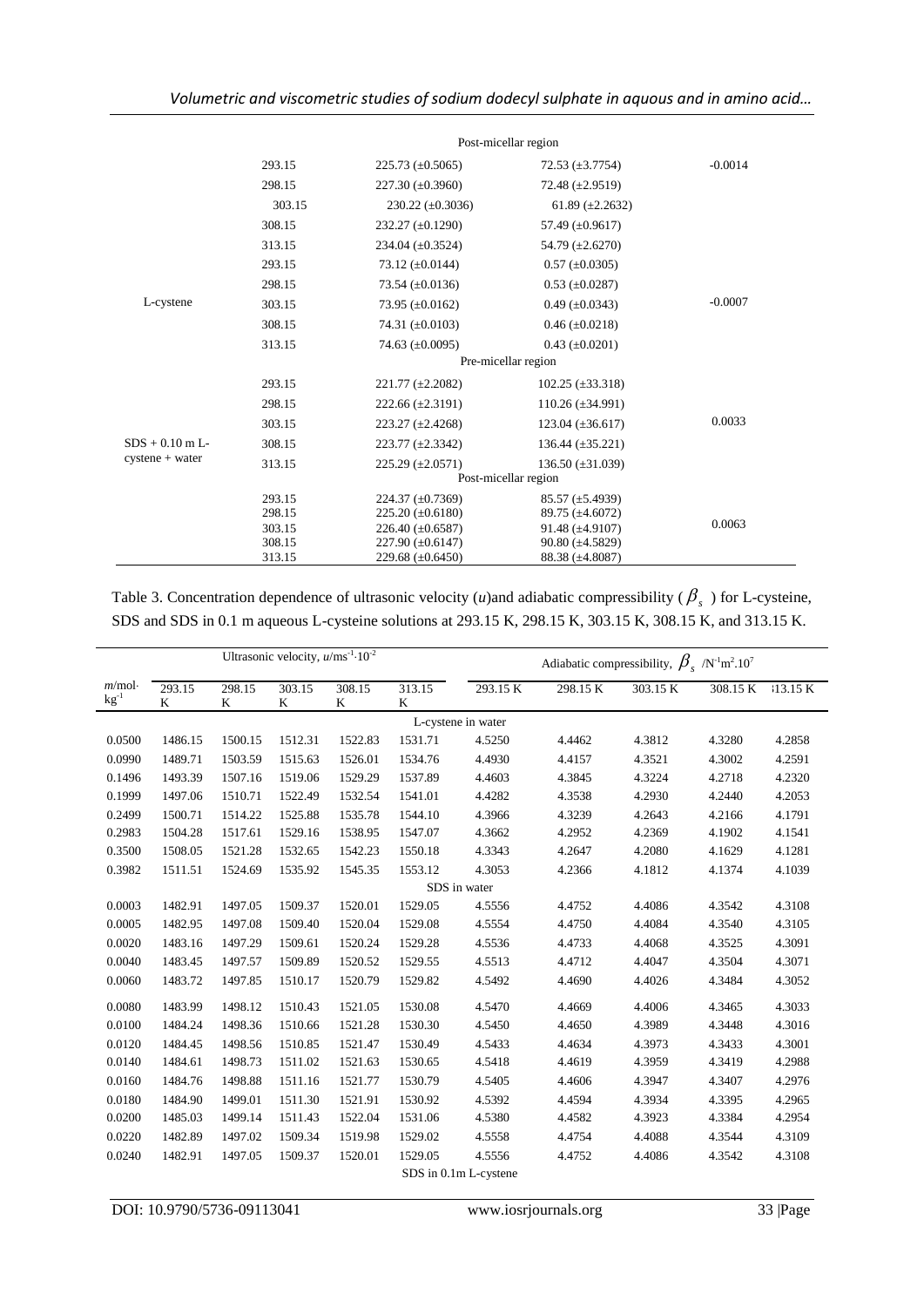| Volumetric and viscometric studies of sodium dodecyl sulphate in aquous and in amino acid |  |  |  |
|-------------------------------------------------------------------------------------------|--|--|--|
|-------------------------------------------------------------------------------------------|--|--|--|

| 0.0003 | 1490.27 | 1504.06 | 1516.08 | 1526.42 | 1535.16 | 4.4893 | 4.4127 | 4.3492 | 4.2976  | 4.2566 |
|--------|---------|---------|---------|---------|---------|--------|--------|--------|---------|--------|
| 0.0005 | 1490.32 | 1504.11 | 1516.12 | 1526.46 | 1535.20 | 4.4890 | 4.4124 | 4.3489 | 4.2973E | 4.2564 |
| 0.0020 | 1490.60 | 1504.37 | 1516.37 | 1526.69 | 1535.42 | 4.4869 | 4.4104 | 4.3471 | 4.2956  | 4.2547 |
| 0.0040 | 1490.93 | 1504.70 | 1516.68 | 1526.99 | 1535.71 | 4.4843 | 4.4079 | 4.3448 | 4.2934  | 4.2527 |
| 0.0060 | 1491.20 | 1504.96 | 1516.95 | 1527.26 | 1535.97 | 4.4823 | 4.4060 | 4.3429 | 4.2916  | 4.2509 |
| 0.0080 | 1491.49 | 1505.25 | 1517.22 | 1527.52 | 1536.22 | 4.4800 | 4.4038 | 4.3409 | 4.2897  | 4.2491 |
| 0.0100 | 1491.62 | 1505.38 | 1517.36 | 1527.66 | 1536.37 | 4.4789 | 4.4027 | 4.3397 | 4.2885  | 4.2478 |
| 0.0120 | 1491.76 | 1505.52 | 1517.49 | 1527.79 | 1536.49 | 4.4776 | 4.4014 | 4.3385 | 4.2874  | 4.2468 |
| 0.0140 | 1491.91 | 1505.65 | 1517.63 | 1527.93 | 1536.63 | 4.4762 | 4.4002 | 4.3373 | 4.2862  | 4.2457 |
| 0.0160 | 1492.04 | 1505.79 | 1517.76 | 1528.05 | 1536.76 | 4.4750 | 4.3990 | 4.3362 | 4.2851  | 4.2446 |
| 0.0180 | 1492.18 | 1505.93 | 1517.89 | 1528.18 | 1536.88 | 4.4738 | 4.3978 | 4.3351 | 4.2840  | 4.2435 |
| 0.0199 | 1492.31 | 1506.05 | 1518.01 | 1528.29 | 1536.99 | 4.4726 | 4.3967 | 4.3340 | 4.2831  | 4.2426 |
| 0.0220 | 1492.42 | 1506.17 | 1518.12 | 1528.40 | 1537.10 | 4.4716 | 4.3957 | 4.3331 | 4.2821  | 4.2417 |
| 0.0239 | 1492.55 | 1506.28 | 1518.24 | 1528.53 | 1537.23 | 4.4704 | 4.3946 | 4.3320 | 4.2810  | 4.2406 |
|        |         |         |         |         |         |        |        |        |         |        |

Table 4. Concentration dependence of viscosities for L-cysteine, SDS and SDS in 0.1 m aqueous L-cysteine solutions at 293.15 K, 298.15 K, 303.15 K, 308.15 K, and 313.15 K.

|                       |          |          | Viscosity, $\eta$ /kg·m <sup>-1</sup> s <sup>-1</sup> ·10 <sup>-2</sup> |          |          |
|-----------------------|----------|----------|-------------------------------------------------------------------------|----------|----------|
| $m/mol \cdot kg^{-1}$ | 293.15K  | 298.15K  | 303.15K                                                                 | 308.15K  | 313.15K  |
|                       |          |          | L-cystene in water                                                      |          |          |
| 0.0500                | 1.015020 | 0.903819 | 0.812177                                                                | 0.731609 | 0.664225 |
| 0.0999                | 1.030023 | 0.921140 | 0.823511                                                                | 0.741983 | 0.673175 |
| 0.1499                | 1.045178 | 0.930874 | 0.838590                                                                | 0.750163 | 0.681399 |
| 0.2001                | 1.062423 | 0.943747 | 0.847599                                                                | 0.758961 | 0.690620 |
| 0.2504                | 1.080073 | 0.958895 | 0.863352                                                                | 0.771006 | 0.701086 |
| 0.2999                | 1.096212 | 0.971454 | 0.874410                                                                | 0.781087 | 0.709719 |
| 0.3501                | 1.112552 | 0.987026 | 0.889210                                                                | 0.792538 | 0.720576 |
| 0.3998                | 1.130826 | 1.000486 | 0.903641                                                                | 0.802893 | 0.730355 |
|                       |          |          | SDS in water                                                            |          |          |
| 0.0003                | 1.014340 | 0.895246 | 0.801506                                                                | 0.723249 | 0.656635 |
| 0.0005                | 1.016031 | 0.895528 | 0.801785                                                                | 0.723559 | 0.656983 |
| 0.0020                | 1.019894 | 0.896284 | 0.802356                                                                | 0.724073 | 0.657565 |
| 0.0040                | 1.020387 | 0.896888 | 0.802791                                                                | 0.724470 | 0.658467 |
| 0.0060                | 1.024493 | 0.897626 | 0.803187                                                                | 0.724961 | 0.659895 |
| 0.0080                | 1.025870 | 0.898091 | 0.803656                                                                | 0.725319 | 0.661553 |
| 0.0100                | 1.026983 | 0.898973 | 0.803851                                                                | 0.725918 | 0.662791 |
| 0.0120                | 1.029241 | 0.900789 | 0.805398                                                                | 0.726403 | 0.664558 |
| 0.0140                | 1.034363 | 0.907256 | 0.808531                                                                | 0.727911 | 0.666743 |
| 0.0160                | 1.036165 | 0.909091 | 0.811372                                                                | 0.730039 | 0.668851 |
| 0.0180                | 1.039626 | 0.911422 | 0.813480                                                                | 0.734476 | 0.671751 |
| 0.0200                | 1.042431 | 0.913600 | 0.816067                                                                | 0.738761 | 0.674655 |
| 0.0220                | 1.046886 | 0.919078 | 0.819278                                                                | 0.742193 | 0.677519 |
| 0.0240                | 1.052416 | 0.921139 | 0.820550                                                                | 0.746535 | 0.679395 |
|                       |          |          | SDS in 0.1 m L-cystene                                                  |          |          |
| 0.0003                | 1.005455 | 0.894493 | 0.802634                                                                | 0.722996 | 0.656491 |
| 0.0005                | 1.005882 | 0.894938 | 0.802965                                                                | 0.723226 | 0.656719 |
| 0.0020                | 1.006302 | 0.895422 | 0.803442                                                                | 0.723405 | 0.657019 |
| 0.0040                | 1.006839 | 0.895887 | 0.803873                                                                | 0.723669 | 0.657437 |
| 0.0060                | 1.007216 | 0.896361 | 0.804376                                                                | 0.723986 | 0.657950 |
| 0.0080                | 1.007751 | 0.896882 | 0.804769                                                                | 0.724363 | 0.658428 |
| 0.0100                | 1.008444 | 0.897378 | 0.805319                                                                | 0.724763 | 0.658895 |
| 0.0120                | 1.011272 | 0.899700 | 0.807258                                                                | 0.725349 | 0.659393 |
| 0.0140                | 1.015560 | 0.902780 | 0.810717                                                                | 0.726679 | 0.660928 |
| 0.0160                | 1.020148 | 0.905821 | 0.813871                                                                | 0.729045 | 0.663825 |
| 0.0180                | 1.026781 | 0.910262 | 0.818087                                                                | 0.731483 | 0.667422 |
| 0.0200                | 1.030528 | 0.914166 | 0.822033                                                                | 0.736330 | 0.670240 |
| 0.0220                | 1.033872 | 0.917764 | 0.825652                                                                | 0.740767 | 0.673572 |
| 0.0240                | 1.037537 | 0.921524 | 0.829358                                                                | 0.743542 | 0.676580 |

Table 5. The viscosity coefficient values *A*, *B* and d*B*/d*T* for L-cysteine, SDS and SDS in 0.1 m aqueous Lcysteine solutions at 293.15 K, 298.15 K, 303.15 K, 308.15 K, and 313.15 K.

<u> 1980 - Johann Barn, mars eta bainar eta idazlea (</u>

| Compound                   | T/K |  | A-Coefficient<br><b>B-Coefficient</b> |  |         |
|----------------------------|-----|--|---------------------------------------|--|---------|
|                            |     |  |                                       |  |         |
| DOI: 10.9790/5736-09113041 |     |  | www.iosrjournals.org                  |  | 34 Page |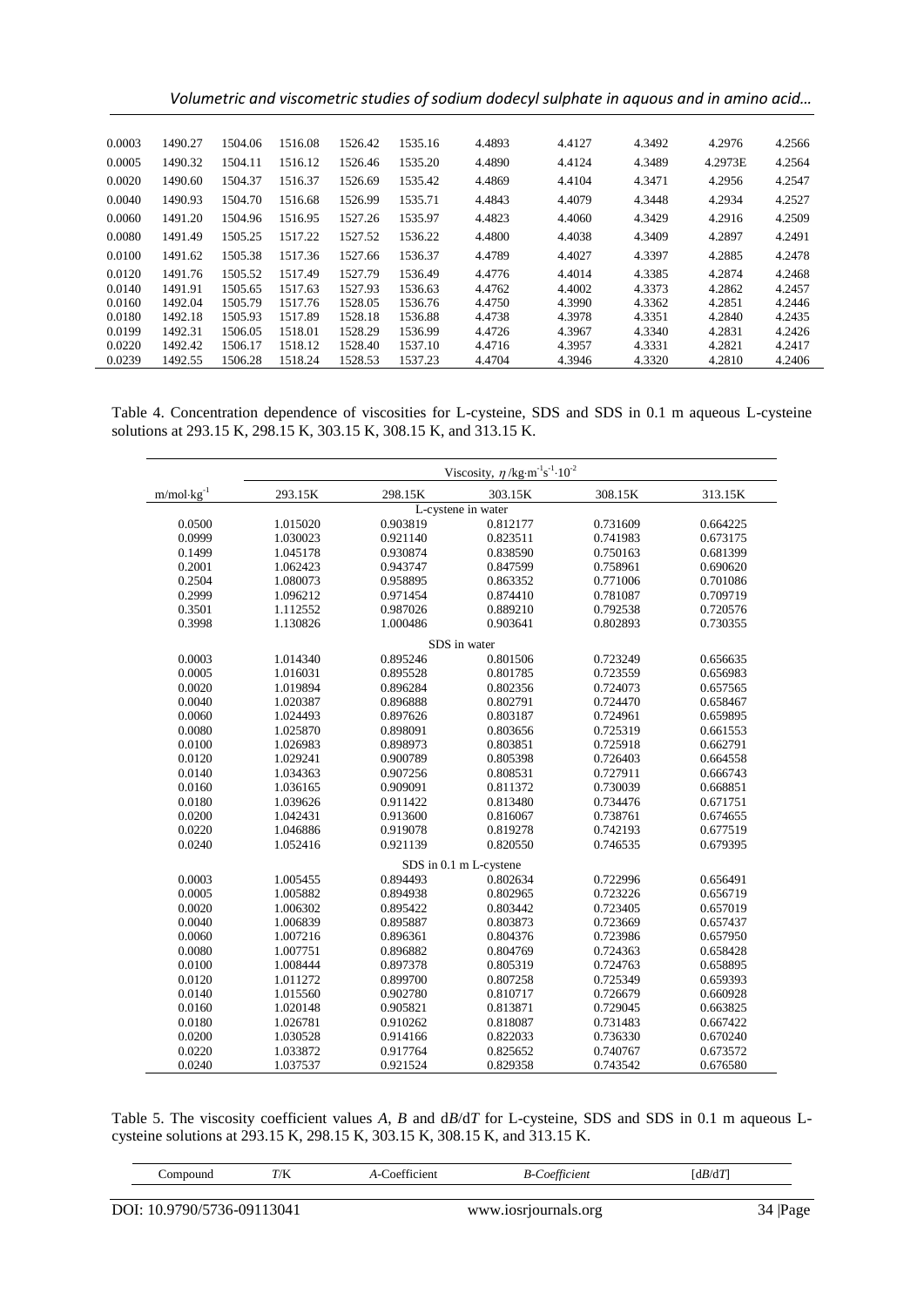*Volumetric and viscometric studies of sodium dodecyl sulphate in aquous and in amino acid…*

|                      | 293.15 | $0.2867 (\pm 0.0519)$      | $0.2141 (\pm 0.0131)$      |                              |
|----------------------|--------|----------------------------|----------------------------|------------------------------|
|                      | 298.15 | $0.1214 (\pm 0.0700)$      | $0.2574 \ (\pm 0.0176)$    |                              |
| $L$ -cystene + water | 303.15 | $0.0932 (\pm 0.0285)$      | $0.2846 (\pm 0.0072)$      | $0.00127 (\pm 0.00169)$      |
|                      | 308.15 | $0.0660 (\pm 0.0253)$      | $0.2514 (\pm 0.0064)$      |                              |
|                      | 313.15 | $0.0903 \ (\pm 0.0117)$    | $0.2489 \ (\pm 0.0030)$    |                              |
|                      |        |                            | Pre-micellar region        |                              |
|                      | 293.15 | $-3.8506 (\pm 0.6553)$     | $0.5573 (\pm 0.0434)$      |                              |
|                      | 298.15 | $-0.5114 (\pm 0.1253)$     | $0.0994 \ (\pm 0.0083)$    |                              |
|                      | 303.15 | $-0.2564 (\pm 0.0488)$     | $0.0619 \ (\pm 0.0032)$    | $-0.02127 \ (\pm 0.01038)$   |
|                      | 308.15 | $-0.2273$ ( $\pm 0.0700$ ) | $0.0638 (\pm 0.0046)$      |                              |
| $SDS + water$        | 313.15 | $0.5007 (\pm 0.1546)$      | $0.0434 (\pm 0.0102)$      |                              |
|                      |        |                            | Post-micellar region       |                              |
|                      | 293.15 | $1.5967 \ (\pm 0.2126)$    | $0.0469 \ (\pm 0.0285)$    |                              |
|                      | 298.15 | $2.5034 (\pm 0.3098)$      | $-0.1864 (\pm 0.0416)$     |                              |
|                      | 303.15 | $2.3711 (\pm 0.1353)$      | $-0.2000 \ (\pm 0.0181)$   | $-0.01137$ ( $\pm 0.00737$ ) |
|                      | 308.15 |                            |                            |                              |
|                      |        | 3.2189 $(\pm 0.4396)$      | $-0.3278 (\pm 0.0590)$     |                              |
|                      | 313.15 | $2.5831 (\pm 0.0977)$      | $-0.1667 \ (\pm 0.0131)$   |                              |
|                      |        |                            | Pre-micellar region        |                              |
|                      | 293.15 | $-0.0013$ ( $\pm 0.0600$ ) | $0.0310 (\pm 0.0040)$      |                              |
|                      | 298.15 | $-0.2187 (\pm 0.0726)$     | $0.0578 (\pm 0.0048)$      |                              |
|                      | 303.15 | $-1.0022 (\pm 0.2019)$     | $0.1422 (\pm 0.0134)$      | $0.000161(\pm 0.00329)$      |
|                      | 308.15 | $-0.1598 (\pm 0.0727)$     | $0.0416 (\pm 0.0048)$      |                              |
| $SDS + 0.10$ m L-    | 313.15 | $-0.0394 (\pm 0.0708)$     | $0.0431 (\pm 0.0047)$      |                              |
| $cystene + water$    |        |                            | Post-micellar region       |                              |
|                      | 293.15 | 3.4772 $(\pm 0.2199)$      | $-0.3192 (\pm 0.0295)$     |                              |
|                      | 298.15 | $3.3755 (\pm 0.1148)$      | $-0.3190 (\pm 0.0154)$     | $-0.00164$ ( $\pm 0.00089$ ) |
|                      | 303.15 | 3.5021 $(\pm 0.0556)$      | $-0.3092 (\pm 0.0075)$     |                              |
|                      | 308.15 | $3.0876 \ (\pm 0.4468)$    | $-0.3277 (\pm 0.0599)$     |                              |
|                      | 313.15 | 3.6048 $(\pm 0.1447)$      | $-0.3559$ ( $\pm 0.0194$ ) |                              |

Table 6. Concentration dependence of activation parameters for viscous flow of L-cysteine, SDS and SDS in 0.1 m aqueous L-cysteine solutions at 293.15 K, 298.15 K, 303.15 K, 308.15 K, and 313.15 K.

| m/mol        |         |         | Free energy, $\Delta G^{\neq}/J$ ·mol <sup>-1</sup> ·10 <sup>3</sup> |                        |         | $\Delta S^{\neq}/$              | $\Delta H^{\neq}/$              |  |
|--------------|---------|---------|----------------------------------------------------------------------|------------------------|---------|---------------------------------|---------------------------------|--|
| $kg^{-1}$    | 293.15K | 298.15K | 303.15K                                                              | 308.15K                | 313.15K | $J \cdot mol^{-1} \cdot K^{-1}$ | $J \cdot mol^{-1} \cdot K^{-1}$ |  |
|              |         |         |                                                                      | L-cystene in water     |         |                                 |                                 |  |
| 0.0500       | 9.3311  | 9.2055  | 9.0940                                                               | 8.9806                 | 8.8795  | 22.6764                         | 16.0055                         |  |
| 0.0999       | 9.3737  | 9.2596  | 9.1361                                                               | 9.0239                 | 8.9218  | 22.8111                         | 16.0583                         |  |
| 0.1499       | 9.4163  | 9.2928  | 9.1892                                                               | 9.0595                 | 8.9610  | 22.8926                         | 16.1236                         |  |
| 0.2001       | 9.4631  | 9.3339  | 9.2234                                                               | 9.0968                 | 9.0035  | 23.1628                         | 16.2459                         |  |
| 0.2504       | 9.5101  | 9.3804  | 9.2769                                                               | 9.1444                 | 9.0502  | 23.1462                         | 16.2893                         |  |
| 0.2999       | 9.5529  | 9.4195  | 9.3159                                                               | 9.1848                 | 9.0892  | 23.2734                         | 16.3678                         |  |
| 0.3501       | 9.5960  | 9.4661  | 9.3656                                                               | 9.2296                 | 9.1364  | 23.1412                         | 16.3739                         |  |
| 0.3998       | 9.6423  | 9.5064  | 9.4130                                                               | 9.2698                 | 9.1786  | 23.3050                         | 16.4669                         |  |
| SDS in water |         |         |                                                                      |                        |         |                                 |                                 |  |
| 0.0003       | 9.3226  | 9.1749  | 9.0536                                                               | 8.9439                 | 8.8422  | 23.9086                         | 16.3154                         |  |
| 0.0005       | 9.3268  | 9.1758  | 9.0546                                                               | 8.9451                 | 8.8437  | 24.0142                         | 16.3490                         |  |
| 0.0020       | 9.3368  | 9.1787  | 9.0571                                                               | 8.9477                 | 8.8468  | 24.3035                         | 16.4411                         |  |
| 0.0040       | 9.3389  | 9.1813  | 9.0595                                                               | 8.9501                 | 8.8514  | 24.2112                         | 16.4158                         |  |
| 0.0060       | 9.3496  | 9.1843  | 9.0617                                                               | 8.9528                 | 8.8581  | 24.3941                         | 16.4764                         |  |
| 0.0080       | 9.3538  | 9.1865  | 9.0641                                                               | 8.9550                 | 8.8655  | 24.2694                         | 16.4423                         |  |
| 0.0100       | 9.3572  | 9.1898  | 9.0656                                                               | 8.9580                 | 8.8713  | 24.1896                         | 16.4214                         |  |
| 0.0120       | 9.3635  | 9.1956  | 9.0713                                                               | 8.9607                 | 8.8792  | 24.1929                         | 16.4282                         |  |
| 0.0140       | 9.3764  | 9.2142  | 9.0820                                                               | 8.9668                 | 8.8886  | 24.5795                         | 16.5568                         |  |
| 0.0160       | 9.3814  | 9.2200  | 9.0916                                                               | 8.9751                 | 8.8977  | 24.3633                         | 16.4990                         |  |
| 0.0180       | 9.3902  | 9.2271  | 9.0989                                                               | 8.9915                 | 8.9098  | 24.0541                         | 16.4155                         |  |
| 0.0200       | 9.3975  | 9.2338  | 9.1077                                                               | 9.0071                 | 8.9217  | 23.6849                         | 16.3135                         |  |
| 0.0220       | 9.4086  | 9.2493  | 9.1183                                                               | 9.0197                 | 8.9335  | 23.7115                         | 16.3340                         |  |
| 0.0240       | 9.4221  | 9.2555  | 9.1229                                                               | 9.0354                 | 8.9415  | 23.7548                         | 16.3567                         |  |
|              |         |         |                                                                      | SDS in 0.1 m L-cystene |         |                                 |                                 |  |
| 0.0003       | 9.3151  | 9.1871  | 9.0717                                                               | 8.9578                 | 8.8567  | 22.9574                         | 16.0372                         |  |
| 0.0005       | 9.3163  | 9.1884  | 9.0728                                                               | 8.9587                 | 8.8578  | 22.9708                         | 16.0419                         |  |
| 0.0020       | 9.3180  | 9.1906  | 9.0751                                                               | 8.9602                 | 8.8598  | 22.9741                         | 16.0453                         |  |

DOI: 10.9790/5736-09113041 www.iosrjournals.org 35 |Page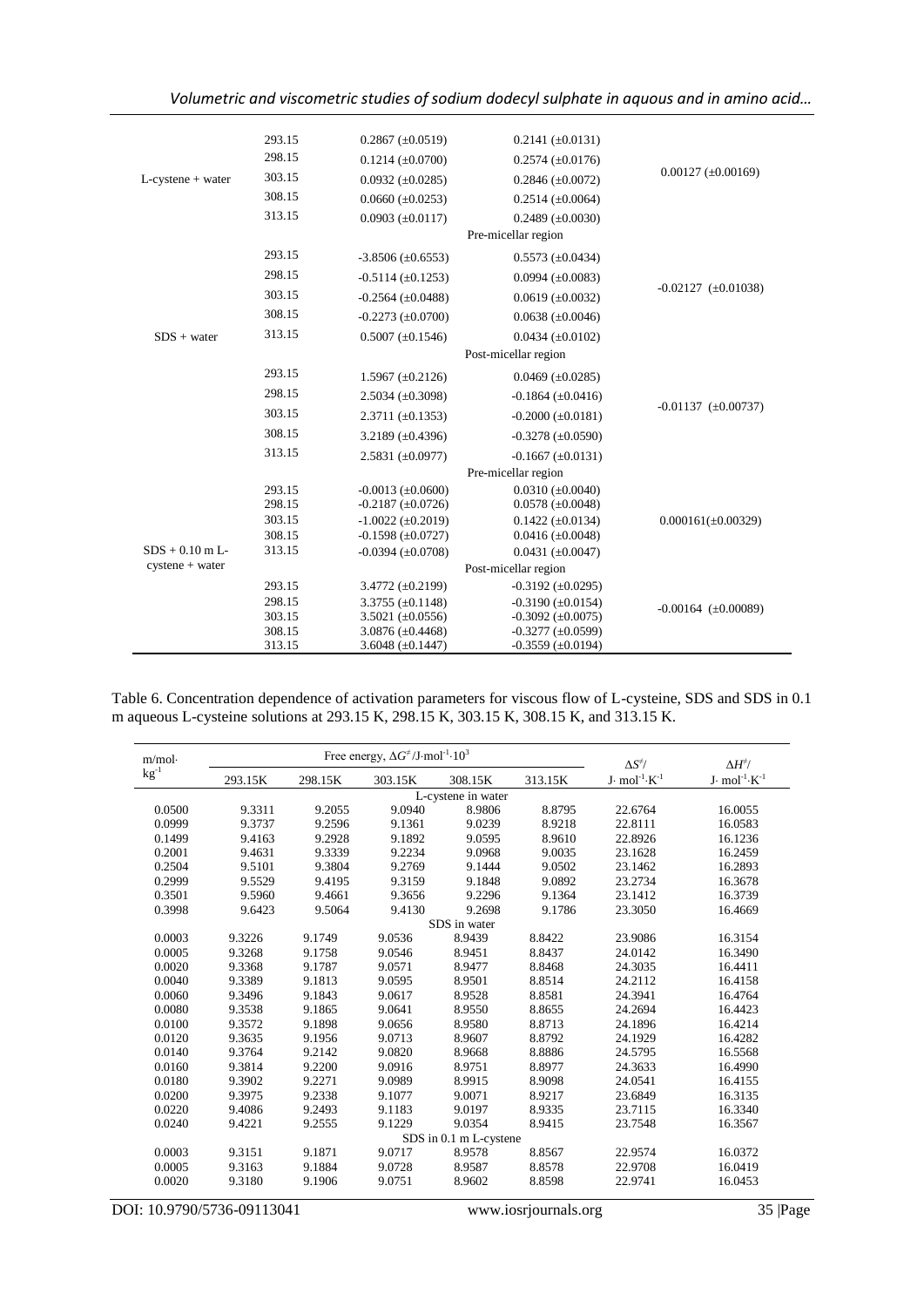*Volumetric and viscometric studies of sodium dodecyl sulphate in aquous and in amino acid…*

| 0.0040 | 9.3204 | 9.1929 | 9.0776 | 8.9622 | 8.8626 | 22.9616 | 16.0440 |
|--------|--------|--------|--------|--------|--------|---------|---------|
| 0.0060 | 9.3224 | 9.1954 | 9.0803 | 8.9645 | 8.8658 | 22.9159 | 16.0325 |
| 0.0080 | 9.3247 | 9.1978 | 9.0826 | 8.9670 | 8.8688 | 22.8901 | 16.0273 |
| 0.0100 | 9.3275 | 9.2004 | 9.0855 | 8.9696 | 8.8719 | 22.8801 | 16.0270 |
| 0.0120 | 9.3354 | 9.2078 | 9.0926 | 8.9728 | 8.8750 | 23.1537 | 16.1157 |
| 0.0140 | 9.3468 | 9.2174 | 9.1046 | 8.9786 | 8.8822 | 23.3931 | 16.1976 |
| 0.0160 | 9.3589 | 9.2269 | 9.1155 | 8.9881 | 8.8948 | 23.3781 | 16.2039 |
| 0.0179 | 9.3758 | 9.2401 | 9.1297 | 8.9979 | 8.9101 | 23.5220 | 16.2615 |
| 0.0200 | 9.3857 | 9.2518 | 9.1429 | 9.0159 | 8.9222 | 23.3000 | 16.2070 |
| 0.0220 | 9.3948 | 9.2628 | 9.1552 | 9.0326 | 8.9364 | 22.9774 | 16.1220 |
| 0.0240 | 9.4045 | 9.2740 | 9.1676 | 9.0433 | 8.9491 | 22.8627 | 16.0986 |
|        |        |        |        |        |        |         |         |

solutions in the low concentration region ( $\varphi$ <sub>v</sub>  $-\sqrt{m}$  plots) shows sudden change in  $\varphi$ <sub>v</sub> value at particular molality (figure 1). The apparent molar volume of SDS in aqueous and in aqueous L-cysteine may have two components, viz. true size of the molecule and the free space between the molecules. In premicellar region, the molecules exist as monomer and the monomer interaction may account for  $\varphi$ <sub>v</sub> with concentration having the free space between the molecules [31].

The apparent molar volume at infinite dilution,  $(\varphi_{v}^{0})$  was calculated using least square fit to the linear plots of experimental values of  $\varphi$ , versus square root of molal concentration ( $\sqrt{m}$ ) using the Masson equation [32]:

$$
\varphi_{\nu} = \varphi_{\nu}^{0} - S_{\nu} \sqrt{m} \tag{3}
$$

where  $S_v$  is the experimental slope, which is sometimes considered to be the volumetric pairwise interaction coefficient [33, 34]. The limiting apparent molar volume ( $\varphi$ <sup>0</sup>) and  $S$ <sup>*v*</sup> values along with standard error, are given in Table 2. For SDS in aqueous L-cysteine solution, the values of *S<sup>v</sup>* are positive which indicates the very strong ion-ion interactions in this region. In the case of premicellar region in aqueous L-cysteine the ion-ion interaction is greater than post-micellar region.



Figure 1. Plots of  $\varphi/m^3$  mol<sup>-1</sup>.10<sup>6</sup> versus  $\sqrt{m/mol}$ . kg<sup>-1</sup> for SDS in 0.1 m L-cysteine solution at different temperatures (indicated by symbols:  $\blacksquare$  293.15 K,  $\blacksquare$  298.15 K,  $\blacksquare$  303.15 K,  $\blacktriangledown$  308.15 K,  $\blacklozenge$  313.15 K).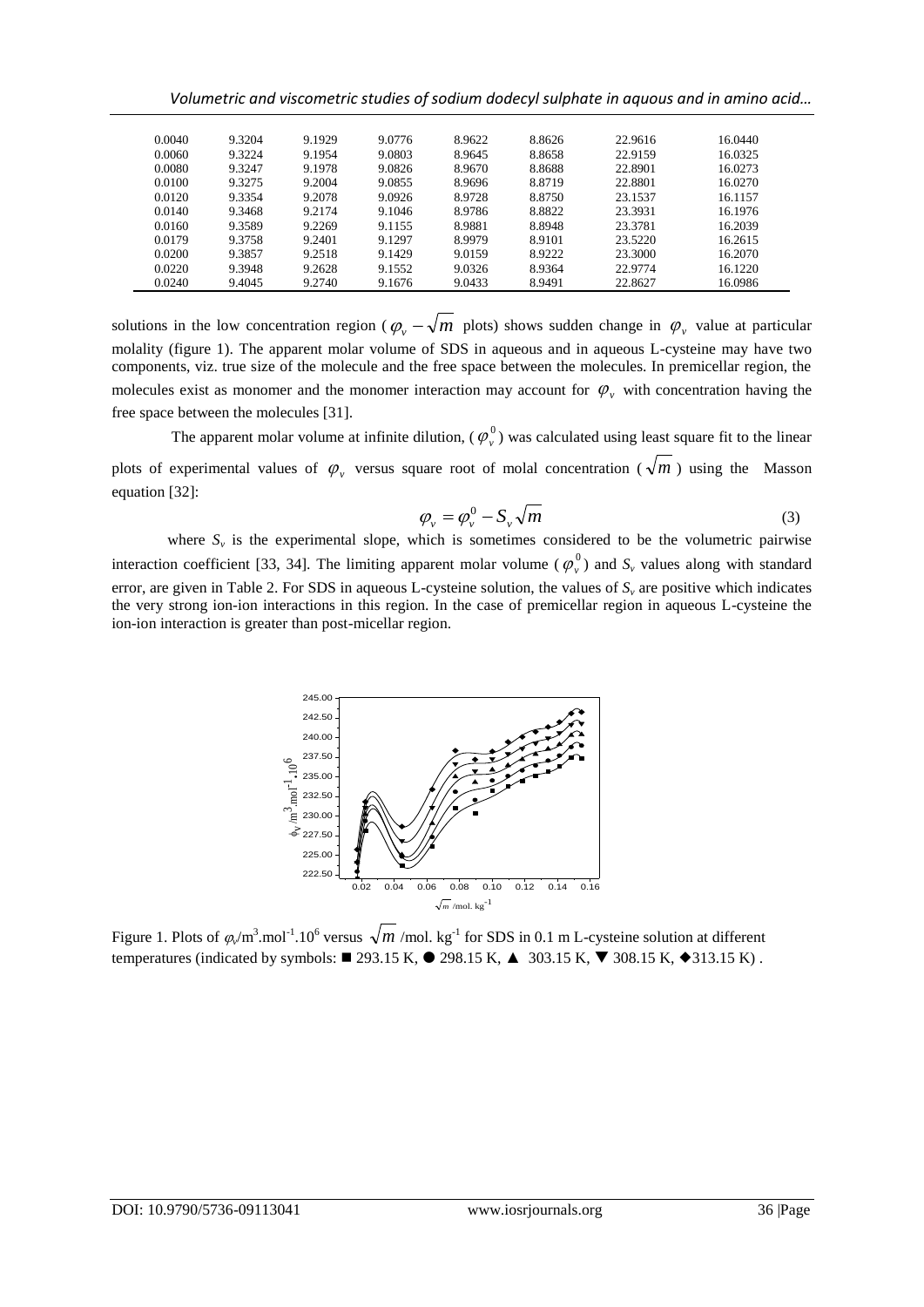

Figure 2. Plots of viscosity B-coefficients of SDS in 0.1 m aqueous L-cysteine solution versus temperature (indicated by symbols  $\blacksquare$  pre-miceller region,  $\lozenge$  post-miceller region).

The limiting apparent molar volumes  $(\varphi_{v}^{0})$  which is taken to be the partial molar volume at infinite dilution of SDS in aqueous and in aqueous L-cysteine solutions reflect the true volume of the solute and the volume change arising from solute-solvent interactions. The variation of  $\varphi_{\nu}^{0}$  with the molality of SDS can be rationalized in terms of cosphere overlap model [35]. According to the model, the overlap of the cospheres of two ions or polar groups or an ion with that of a hydrophilic group always produces a positive volume change. On the other hand, the overlap of the co-spheres of an ion with that of hydrophobic groups results in a negative volume change. By the overlap of the co-spheres of SDS-SDS and SDS-hydrophilic groups, zwitterion interactions may take place. The overlap of the co-spheres of SDS gives a positive change in volume due to the relaxation of the electrostricted water molecules due to strongly localized ion-zwitterion interactions from the co-spheres of amino acid and SDS may cause an increase in volume [36].

The positive volume change due to the overlap of the co-spheres of amino acid with those of the hydrophilic groups of SDS outweighs the negative volume change due to the overlap of co-spheres of amino acid and hydrophobic group of SDS (negligible), giving a greater  $\varphi_{\nu}^{0}$  value in amino acid compared to that in water in this region (Table 2). The water-water and water-amino acid interaction are assumed to be the same and do not produce a considerable change in volume. An increase in the molality of SDS increases the ionzwitterion and also the SDS-SDS interactions giving rise to increased  $\varphi_{\nu}^{0}$  values.

The increase of  $\varphi_{v}^{0}$  with temperature may be due to the result of the following effects [37].

i) At higher temperature the thermal energy of the water molecule is increased causing fast movement of the bulk electrostricted water molecules from the interaction region of  $-\frac{v}{v}NH_3$  and  $-COO$  groups results in a positive volume change.

ii) An increase in temperature renders the SDS-SDS interaction giving rise to small negative volume change.

iii) A decrease in SDS-water interactions causing a positive volume change.

iv) The water-water interactions decreasing with increasing in temperature giving rise to a small negative change in volume.

SDS in aqueous and in aqueous amino acid solutions, the interactions of SDS-SDS and SDS-Zwitterions interaction increase giving rise to an increased  $\varphi_{v}^{0}$  value.

The  $\varphi_{\nu}^{0}$  value of SDS in ternary solution can alternatively be thought of arising from four constituents, as [38]:

$$
\varphi_{\nu}^{0} = V_{w} + V_{f} + V_{n} + V_{s}
$$
\n
$$
\tag{4}
$$

where  $V_w$  and  $V_f$  are vander Waals volume and volume of empty spaces present there in respectively[39]. The  $V_n$  and  $V_s$  represent the contributions due to the hydrophobic and hydrophilic hydration.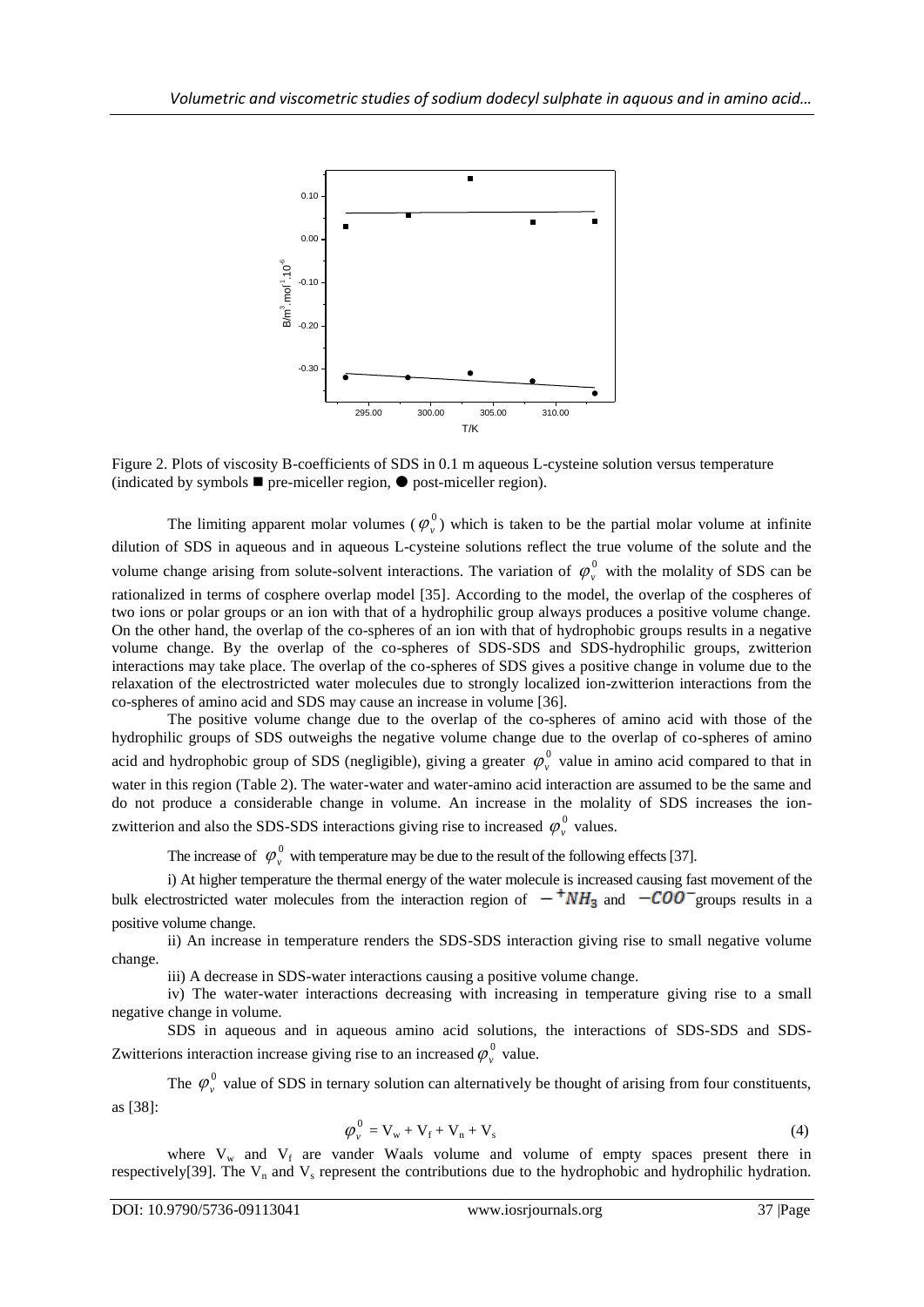The  $V_w$  and  $V_f$  are assumed to be the same in aqueous amino acids as in water. The variation of  $\varphi_v^0$  is therefore due to the change in  $(V_n+V_s)$  resulting from SDS-amino acid, amino acid-amino acid and amino acid-water interactions, the contribution from water-water is assumed to be negligible.

The temperature dependence of limiting apparent molal volume  $\varphi_{\nu}^{0}$  for binary and ternary solution can be expressed by the expression

$$
\varphi_v^0 = a + bT + cT^2 \tag{5}
$$

The sign of 
$$
\left[\frac{\partial^2 \varphi_v^0}{\partial T^2}\right]_p
$$
 *i.e.* second derivative of limiting apparent molar volume of the solution with

respect to temperature at constant pressure which corresponds to structure making or breaking properties of solution were determined. From Table 2 L-cysteine and SDS in aqueous solutions, show negative value of  $\overline{\phantom{a}}$  $\mathbf{r}$ 

*p v*  $\frac{1}{T^2}$  $\rfloor$ L  $\overline{\mathsf{L}}$  $\partial$  $\partial$ 2  $\frac{2 \varphi_{v}^{0}}{\sqrt{2}}$  indicating that L-cysteine and SDS act as a structure breaker for water solvent systems [40]. Similar

information was reported by Devine and Lowe [41]. Again the value of *p v*  $\frac{1}{T^2}$  $\overline{\phantom{a}}$   $\mathbf{r}$ L  $\overline{\phantom{a}}$  $\hat{o}$  $\partial$ 2  $\left\lfloor \frac{2\varphi_{v}^{0}}{2\varphi_{v}^{2}}\right\rfloor$  was found to be positive for

SDS in aqueous L-cysteine solution corresponding to structure making property of water [42].

The concentration dependence of speed of sound of aqueous solution of SDS are listed in Table 3 at studied temperatures. The values of ultrasonic velocity are found to increase with increases in temperature as well as solute concentration. Such an increase may be attributed to an increase in the intermolecular interaction between the SDS–aqueous L-cysteine.

The experimental values of density and ultrasonic velocity, *u* were combined to calculate adiabatic compressibility,  $\beta_s$  using the Laplace equation [28-33]:

$$
\beta_{\rm S} = \frac{1}{\rho u^2} \tag{6}
$$

The results of adiabatic compressibility of the systems under investigation are presented in Table 3. The adiabatic compressibility is found to decrease with increases in temperature and concentration. Such a decrease may be attributed to an increase in the ion–ion interaction as well as to the corresponding increase in the number of incompressible ions with an increase in solute concentration. Another reason for the decrease in the adiabatic compressibility may be due to a change in the structure of water around the ions. The ionic part of SDS holds the water molecule through hydrophilic hydration, while the hydrophobic moiety of SDS holds the water molecule through hydrophobic hydration. The hydrophilic hydration shell of ionic group of SDS is controlled predominately by electrostatic interactions between water molecules and the ionic group of SDS. Strong electrostatic force between ionic group of SDS and water causes electrostriction. The hydrophobic moiety of SDS forms hydration shell around it through hydrophobic hydration. Thus hydrophilic as well as hydrophobic solute-solvent interactions determine the hydration sphere of SDS. As the concentration of SDS increases, the solute-solute interaction relaxes water molecules from both hydrophilic and hydrophobic hydration zone and hydrophobic zone to the bulk render the solution more compact and imparts a decrease in molality of SDS.

Viscometric properties of SDS and L-cysteine in aqueous and SDS in aqueous L-cysteine solutions were measured at 293.15, 298.15, 303.15, 308.15 and 313.15 K respectively. The relevant data were shown in Table 4.

The values of  $\eta$  increase with increase in molality and decrease with temperature. According to the Flickering cluster' [43] models of water, there are large void spaces within the hydrogen-bonded framework of water structure. The linear increase of  $\eta$  with concentration may be interpreted by the fact that the molecules may have penetrated in the void spaces and may have a positive interaction with water.

To calculate the viscosity coefficient *B* values, the viscosity data were analyzed in terms of the semiempirical Jones-Dole equation [44].

$$
\eta_{rel} = 1 + A\sqrt{C} + BC \tag{7}
$$

The viscosity coefficient *B* represents information regarding solute-solvent interaction and shape and size effect on the solvent structure [45, 46]. The calculated values of the B-coefficient are represented in Table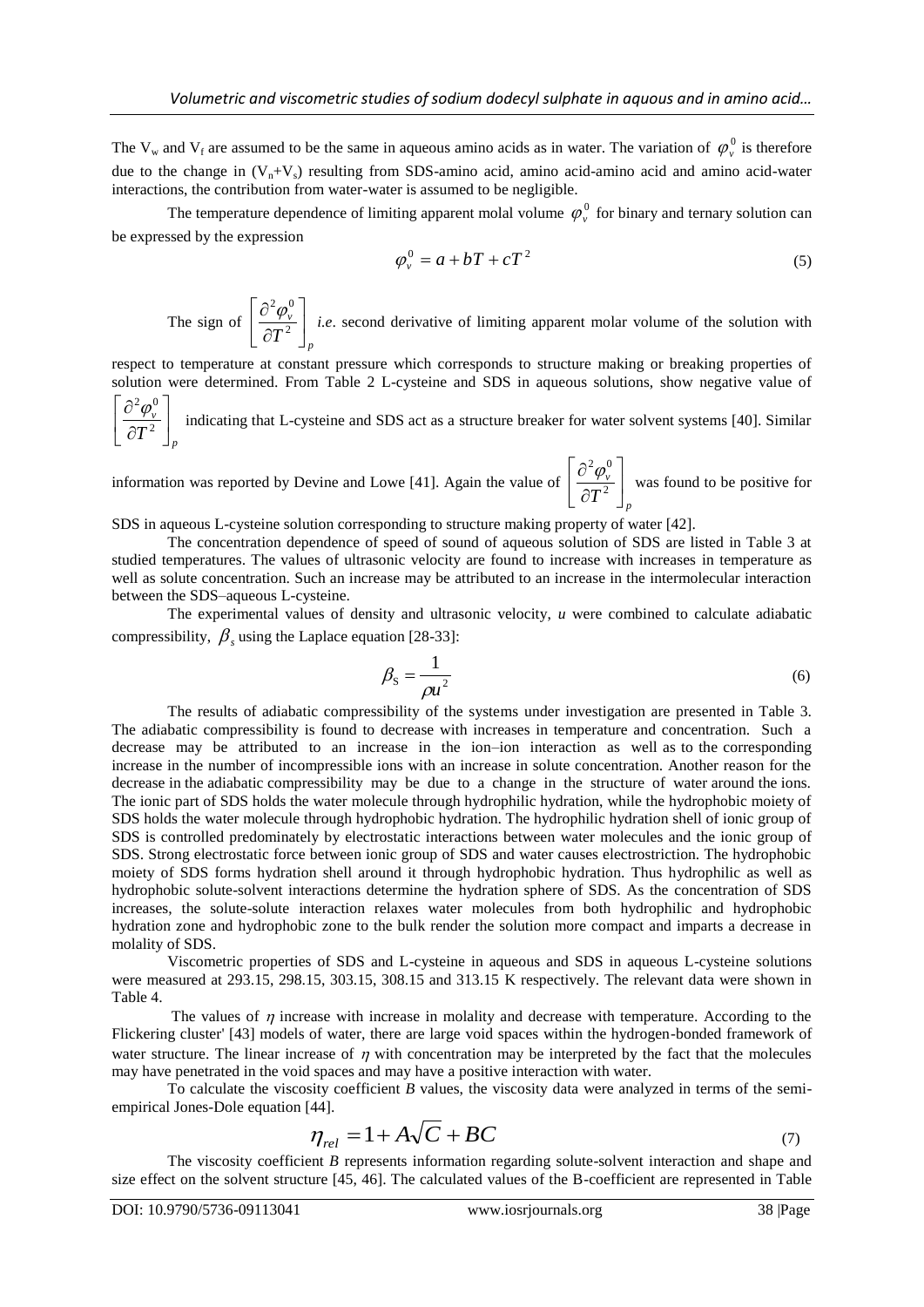5. The *B*-coefficient values of the above electrolyte in aqueous solutions are based on the fact that there exists around an ion, a region of modified solvent differing from the bulk in structure and in properties. Gurney's [47] co-sphere, Frank and Wens [43] A, B, and C zones and Nightinagle's hydrated radius are recent reflection of this idea. From the above approaches Kaminsky indicated that the observed viscosity changes results from competition between various effects occurring in the neighborhood ion.

The sign of *dT*  $\frac{dB}{dE}$  i.e. first derivative of the viscosity coefficient of *B* with respect to temperature which

corresponds to structure making or breaking properties of solutes were determined [48]. The values of *dT*  $\frac{dB}{dx}$  are

presented in Table 5.

For L-cysteine in aqueous solutions, the values of *dT*  $\frac{dB}{dE}$  is positive which corresponds to structure

breaking behaviour [49]. L-cysteine and alanine have high value of *B*, the simplest amino acids are classified as structure breaker [50-52]. It is seen that SDS in aqueous solutions and SDS in aqueous L-cysteine solutions for

postmiceller region, the values of *dT*  $\frac{dB}{dx}$  are negative which corresponds to structure making behaviour. But

*dT*  $\frac{dB}{dx}$  is positive for SDS in aqueous L-cysteine solutions for pre-miceller region which indicates that SDS acts as

structure breaker (Figure 2) in aqueous L-cysteine solvent system [53].

The viscosity coefficient A represents the ion-ion interactions coupled with the size and shape effect of the solute and to some extent, solute-solvent interactions. In this study, an irregular variation in the values of A is found which may be due to

i) incomplete dissociation and ion association of electrolyte in aqueous and in aqueous L-cysteine solvent and

ii) the size of the ions which differs in the degree of hydration or solvation [54].

The decrease of *A* with rising temperature is probably due to the greater thermal agitation and reduction of attractive forces between the ions. The increase in *A* value can be explained by the interpenetration effect, which brings the ions closer together [55]. On the otherhand the viscosity coefficient *D* also represents the solute-solute interaction. But it is related to the non-electrolyte solutions.

The thermodynamic properties of aqueous SDS, aqueous L-cysteine and SDS in 0.1m aqueous Lcysteine solutions were calculated at the mentioned temperatures and are shown in Tables 6. The  $\Delta G^{\neq}$  value is positive for all the studied systems. The positive free energy of activation for viscous flow can be interpreted with the help of Furth model [56] which states that the kinetic species involved in forming cavities or holes in the liquid medium is given by the work required in forming the hole against surface tension of the solution. The solute-solvent interaction, interstitial incorporation, hydrophilic hydration interaction renders the binary and ternary aqueous systems more structured. This is reflected the positive  $\Delta G^{\neq}$  value.

The variations of entropy of activation  $(\Delta S^{\neq})$  with the concentration of binary and ternary systems are noted in Table 6. The  $\Delta S^{\neq}$  values for the flow process are positive in all cases but do not follow any specific pattern. The positive values of  $\Delta H^{\neq}$  indicate that positive work has to be done to overcome the energy barrier for the flow process. That is, the viscous flow is not thermodynamically favoured for the systems studied.

# **IV. Conclusions**

The densities, ultrasonic velocities, and viscosities of SDS and L-cysteine in water and SDS in 0.1m aqueous L-cysteine solutions were measured at different temperatures. Using the experimental results, various parameters were calculated. The results indicate that the behaviour of SDS in aqueous solution is a temperature dependent property. In pre-micellar and post-micellar region, it appears to be a structure breaker for water solvent system at the temperatures studied from 293.15 K to 313.15 K. Moreover, L-cysteine also shows the structure breaking properties in aqueous system at the studied temperature ranges. SDS in 0.1m aqueous Lcysteine solution acts as structure breaker in pre-micellar region and structure maker in post-micellar region at the studied temperatures.

### **V. Acknowledgements**

A part of this work was financially supported by Rajshahi University, Bangladesh. Authors would like to express their gratitude to Tapan Kumar Biswas, Faculty member at University of Rajshahi, for his participation in helpful discussion.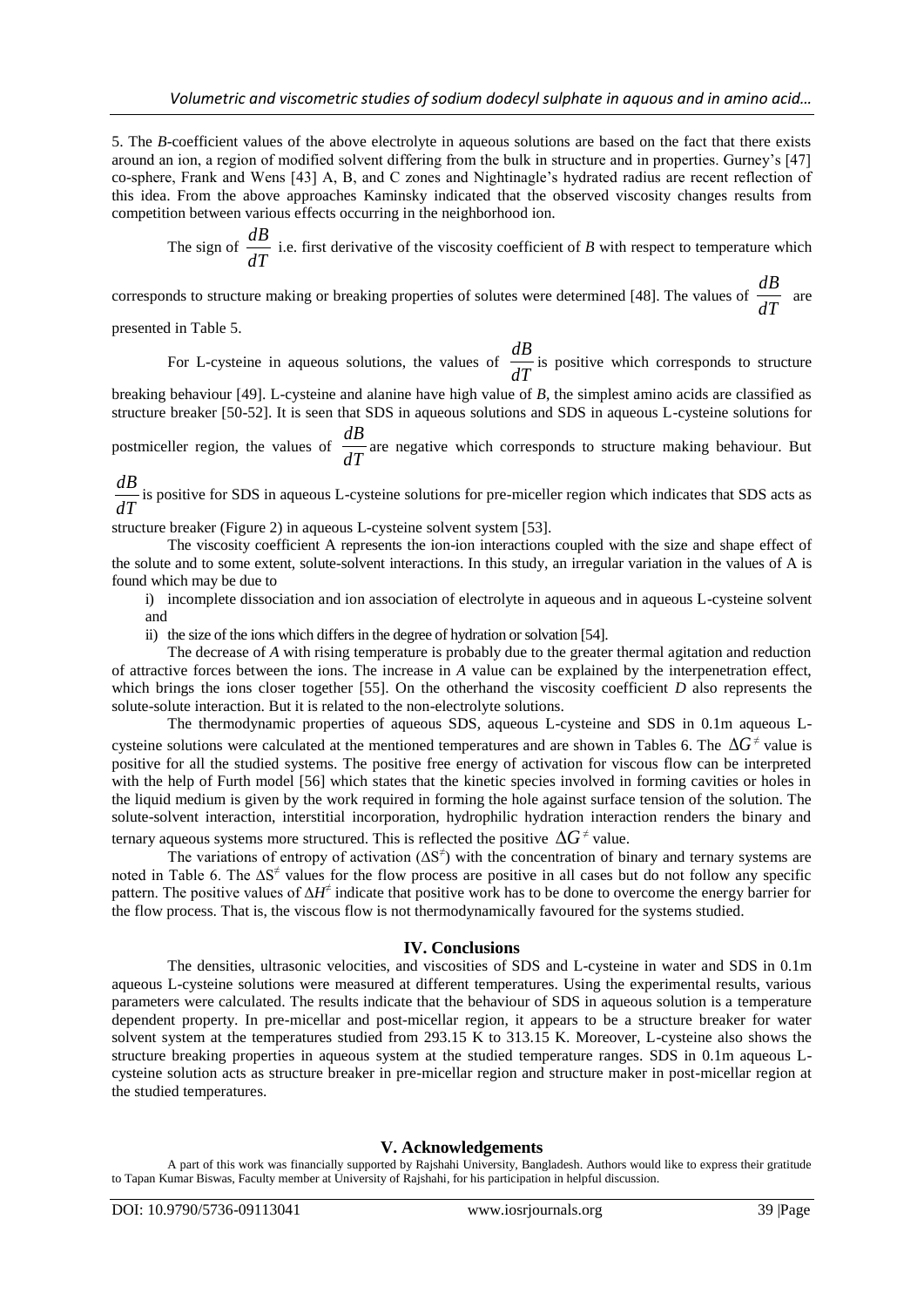#### **References**

- [1]. E.D. Goddard, K.P. Ananthapadmanabhan, Interactions of Surfactants with Polymers and Proteins (CRC Press, Boca Raton, FL, 1993).
- [2]. J.L. Brash, T.A. Horbett, Proteins at Interfaces II: Fundamentals and Applications, (American Chemical Society: Washington, DC, 1995) (1).
- [3]. S. Deep, J.C. Ahluwalia, Interaction of bovine serum albumin with anionic surfactants, Phys Chem Chem Phys. 3, 2001, 4583– 4591.
- [4]. A.L. Lehinger, D.L. Nelson, M.M. Cox, Principles of Biochemistry (Worth Publishers, USA, 1993).
- [5]. S.K. Singh, N. Kishore, Thermodynamic studies on the interaction of folic acid with bovine serum albumin, J Phys Chem B. 110, 2006, 28–97.
- [6]. H. Gharibi, S. Javadian, M. Hashemianzadeh, [Investigation of interaction of cationic surfactant with HSA in the presence of](https://scholar.google.com/citations?view_op=view_citation&hl=th&user=bSQjYIQAAAAJ&citation_for_view=bSQjYIQAAAAJ:u5HHmVD_uO8C)  [alcohols using PFG-NMR and potentiometric technique,](https://scholar.google.com/citations?view_op=view_citation&hl=th&user=bSQjYIQAAAAJ&citation_for_view=bSQjYIQAAAAJ:u5HHmVD_uO8C) Colloids Surf, A. 232, 2004, 77–86.
- [7]. E.L. Gelamo, R. Itri, A. Alonso, J.V. Silva, M. Tabak, [Small-angle X-ray scattering and electron paramagnetic resonance study of](https://scholar.google.com/citations?view_op=view_citation&hl=en&user=mlTO-jIAAAAJ&citation_for_view=mlTO-jIAAAAJ:UeHWp8X0CEIC)  [the interaction of bovine serum albumin with ionic surfactants,](https://scholar.google.com/citations?view_op=view_citation&hl=en&user=mlTO-jIAAAAJ&citation_for_view=mlTO-jIAAAAJ:UeHWp8X0CEIC) J. Colloid Interface Sci., 277, 2004, 471–482.
- [8]. A.W. Sonesson, H. Blom, K. Hassler, U.M. Elofsson, T.h. Callisen, J. Widengren, H. Brismar, Protein-surfactant interactions at hydrophobic interfaces studied with total internal reflection fluorescence correlation spectroscopy (TIR-FCS), J. Colloid Interface Sci. 317, 2008, 449–457.
- [9]. Y.J. Li, X.Y. Wang, Y.L. Wang, Interactions between a surface active imidazolium ionic liquid and BSA, J. Phys. Chem. B, 110, 2006, 8499–8505.
- [10]. S.K. Mehta, K.K. Bhawna, K.K. Bhasin, A. Kumar, An insight into the micellization of dodecyldimethylethylammonium bromide (DDAB) in the presence of bovine serum albumin (BSA), J. Colloid Interface Sci. 323, 2008, 426–434.
- [11]. T. Chakraborty, I. Chakraborty, S.P. Moulik, S. Ghosh, Physicochemical and conformational studies on BSA-surfactant interaction in aqueous medium, Langmuir. 25, 2009, 3062–3074.
- [12]. P.V. Verdes, E. Blanco, J.M. Ruso, G. Prieto, F.A. Sarmiento, Effect of Temperature on the Interactions of Glycyl Dipeptides with Sodium Dodecyl Sulfate in Aqueous Solution: A Volumetric, Conductometric, and Fluorescence Probe Study, J. Chem. Thermodyn. 40, 2008, 1445–1450.
- [13]. C. Honda, H. Kamizono, K. Matsumoto, K. Endo, Studies on bovine serum albumin-sodium dodecyl sulfate complexes using pyrene fluorescence probe and 5-doxylstearic acid spin probe, J. Colloid Interface Sci. 278, 2004, 310–317.
- [14]. S.K. Mehta, K.K. Bhawna, K. Kaur, K.K. Bhasin, Solubilization and conformational behavior of Zein in aqueous solution of dodecyldimethylethylammonium bromide (DDAB), Colloid Surf, A. 317, 2008, 32–38.
- [15]. M.S. Chauhan, N. Kumari, S. Pathania, K. Sharma, G. Kumar, Physico-chemical studies of oppositely charged protein–surfactant system in aqueous solutions: Sodium dodecyl sulphate (SDS)–lysozyme, Colloid Surf, A. 293, 2007, 157–161.
- [16]. A.K. Bordbar, A.T. Kafrani, Binding and fluorescence study on interaction of human serum albumin (HSA) with cetylpyridinium chloride (CPC), Colloid Surf, B. 55, 2007, 84–89.
- [17]. S. Ghosh, [Conformational study of papain in the presence of sodium dodecyl sulfate in aqueous medium,](https://scholar.google.com/citations?view_op=view_citation&hl=ru&user=g4kpi3kAAAAJ&citation_for_view=g4kpi3kAAAAJ:YsMSGLbcyi4C) Colloid Surf B. 41, 2005, 209–216.
- [18]. A.G. Perez, J.M. Ruso, G. Prieto, F. Sarmiento, Highly fluorinated materials as *colloidal* systems and their biotechnological applications, Colloid Polym. Sci. 282, 2004, 351–356.
- [19]. S.K. Mehta, K.K. Bhawna, K.K. Bhasin, A. Kumar, Solubilization and conformational behavior of Zein in aqueous solution of dodecyldimethylethylammonium bromide (DDAB), Colloid Surf. A, 346, 2009, 195–201.
- [20]. A. Ali, M. Tariq, R. Patel, F. Ittoo[, Interaction of glycine with cationic, anionic, and nonionic surfactants at different temperatures: a](https://scholar.google.com/citations?view_op=view_citation&hl=th&user=EqnMeykAAAAJ&citation_for_view=EqnMeykAAAAJ:u5HHmVD_uO8C)  [volumetric, viscometric, refractive index, conductometric, and fluorescence probe study,](https://scholar.google.com/citations?view_op=view_citation&hl=th&user=EqnMeykAAAAJ&citation_for_view=EqnMeykAAAAJ:u5HHmVD_uO8C) Colloid Polym. Sci. 286, 2008, 183–190.
- [21]. N.G. Arutyunyan, L.R. Arutyunyan, V.V. Grigoryan, R.S. Arutyunyan, Effect of aminoacids on the critical micellization concentration of different surfactants, Colloid J. 70, 2008, 666–668.
- [22]. S.K. Singh, A. Kundu, N. Kishore, Interaction of some amino acids and glycine peptides with aqueous sodium dodecyl sulfate and cetyltrimethylammonium bromide at T = 298.15 K: A volumetric approach, J. Chem. Thermodyn. 36, 2004, 7-16.
- [23]. Y. Lu, T. Lu, Y.X. Luan, J. Liu, G. Xu, Volumetric and conductance studies of cetyltrimethyl ammonium bromide in aqueous glycine, Colloids Surf. A, 257, 2005, 375–379.
- [24]. A. Ali, S. Sabir, Shahjahan, S. Hyder, Volumetric and refractive index behaviour of *α*-amino acids in aqueous ctab at different temperatures, Acta Phys. Chim. Sin. 23, 2007, 1007–1012.
- [25]. A.K. Rakshit, B. Sharma, Investigation of the properties of decaoxyethylene *n*-dodecyl ether, C12E10, in the aqueous sugar-rich region, Colloid Polym. Sci. 281, 2003, 45–51.
- [26]. X.M. Qiu, Q.F. Lei, W.J. Fang, R.S. Lin, Interactions of dipeptides with Triton X-100 in aqueous solution: A volumetric and spectroscopic study, Thermochim, Acta. 478, 2008, 54–56.
- [27]. S.K. Singh, N. Kishore, Volumetric properties of amino acids and hen egg white lysozyme in aqueous triton X-100 at 298.15 K, J. Solution Chem. 33, 2004, 1411–1427.
- [28]. Z. Yan, Q. Zhang, W.W. Li, J. Wang, Effect of temperature on the interactions of glycyl dipeptides with sodium dodecyl sulfate in aqueous solution: A volumetric, conductometric, and fluorescence probe study, J. Chem. Eng. Data. 55, 2010, 3560-3566.
- [29]. D.C. Kabiraz, T.K. Biswas, M.E. Huque, Studies on molecular interactions of some electrolytes in water by volumetric and viscometric measurements at t= (303.15 to 323.15 k), J. Chem. Thermodynamics. 43, 2011, 1917–1923.
- [30]. I.M. Umlong, K. Ismail, Micellization behaviour of sodium dodecyl sulfate in different electrolyte media, Colloids Surf. A: Physicochem. Eng. Aspects. 299, 2007, 8–14.
- [31]. R.W. Gurney, R.A. Horne, Ionic Process in Solution: structure, thermodynamics and transport processes, (Wiley Ed. Inerscience, New York 1972).
- [32]. D.O. Masson, Solute molecular volumes in relation to solvation and ioniz ation, Philos, Mag. 8, 1929, 218-235.
- [33]. J.F. Desnyers, Effect of nacl and nano3 on the partial molar volumes and partial molar isentropic compressibilities of some amino acids at several different temperatures (298.15–328.15)K, Pure Appl. Chem. 54, 1982, 1469-1478.
- [34]. G.R. Hedwig, J.F. Reading, T.H. Lilley, Partial molar heat capacities and partial molar volumes of some N-acetyl amino acid amides, some N-acetyl peptide amides and two peptides at 25 °C, J. Chem. Soc., Faraday trans. 87, 1991, 1951-1758.
- [35]. [Michael J. Blandamer,](http://www.sciencedirect.com/science/article/pii/S0065316008601100) Kinetics of organic reactions in water and aqueous mixtures, [advances in physical organic chemistry,](http://www.sciencedirect.com/science/bookseries/00653160) [14,](http://www.sciencedirect.com/science/bookseries/00653160/14/supp/C)  1977, 203–352
- [36]. F.J. Millero, R. A. Horne, Water and aqueous solutions: structure, thermodynamics and transport processes, (Wiley Ed,Interscience, New York. 1972)